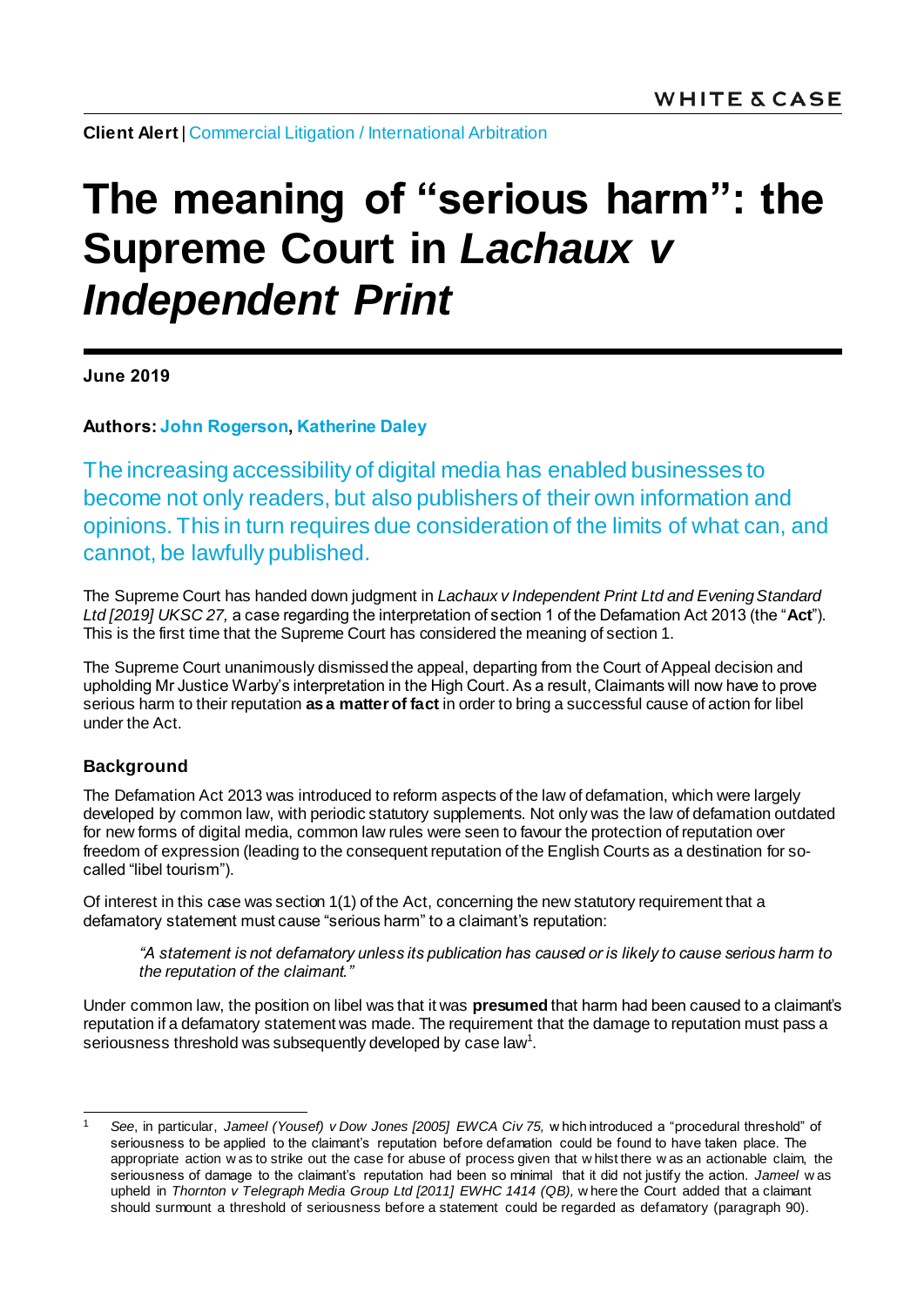The explanatory notes to the Defamation Act 2013 confirm that section 1 builds on these existing authorities to raise the bar for bringing a claim so that only cases where statements causing **serious harm** to the claimant's reputation will be successful.

### **Facts of** *Lachaux v* **Independent Print**

This case concerned reporting of a high profile divorce of a French claimant residing in the United Arab Emirates, Mr Lachaux and his British wife. In February 2014, a number of British newspapers had published allegations against Mr Lachaux for, among other things, abusive behaviour towards his wife, confiscation of his son's passport and attempts to use the UAE courts to his advantage in the proceedings. This Supreme Court appeal arose from two actions of libel that were pursued by Mr Lachaux against the defendant newspaper companies, the Independent Print and the Evening Standard.

## **High Court and Court of Appeal**

At first instance, Mr Justice Warby held that section 1 of the Act required the claimant to prove, on the balance of probabilities, that a statement **has or will cause serious harm** to his reputation. In addition to the publication of inherently injurious words, a claimant must show that the words produced **serious harm in fact**. The Court upheld the defendant's argument that unless it was "self-evident" that the inherently injurious words would cause serious harm to the claimant's reputation, then this would have to be proved by extraneous evidence. Warby J recognised that his construction of section 1 departed from the common law presumption of defamation and subsequently, that libel would no longer be actionable without proof of serious harm or the likelihood of such harm. Nevertheless, in applying his dicta to the facts of the case, he found that the newspapers had in fact caused serious harm to Mr Lachaux.

Reversing that decision, the Court of Appeal favoured the argument put forward by Mr Lachaux that section 1 **does not** affect the common law presumption of general damage and the associated rule that the cause of action is established if the statement complained of is inherently injurious (in other words, that they will cause not just **some damage** to reputation but **serious harm** to it). Again, however, upon the application of their reasoning, the Court of Appeal upheld Warby J's finding that the published articles had seriously harmed the reputation of Mr Lachaux.

The newspapers appealed this interpretation of section 1 to the Supreme Court.

## **The Supreme Court**

With unanimous agreement, the Court dismissed the appeal.

In addition to the common law presumption of damage to reputation, the Supreme Court ruled that section 1 imposed a new threshold that the harm caused had to be serious. This higher threshold of serious harm was a clear departure from the common law position.

Furthermore, it was held that the application of the new threshold of serious harm to reputation must be determined by reference to the **actual facts** about its impact, and not just the meaning of the words. Establishing whether there is a cause of action depends on an assessment of the actual consequences resulting from the publication of the defamatory statement, which may include the size, and characteristics of the relevant audience, the quality of the publication and whether the claimant had any reputation to begin with.

The Court ruled that serious harm to reputation cannot be established solely by reference to the inherent tendency of words to cause harm to reputation. As a consequence, Claimants are now required to show through a combination of the inherent tendency of the words and their **actual impact** that serious harm has or is likely to be caused to the claimant's reputation.

"*Section 1 necessarily means that a statement which would previously have been regarded as defamatory, because of its inherent tendency to cause some harm to reputation, is not to be so regarded unless it "has caused or is likely to cause" harm which is "serious".*"